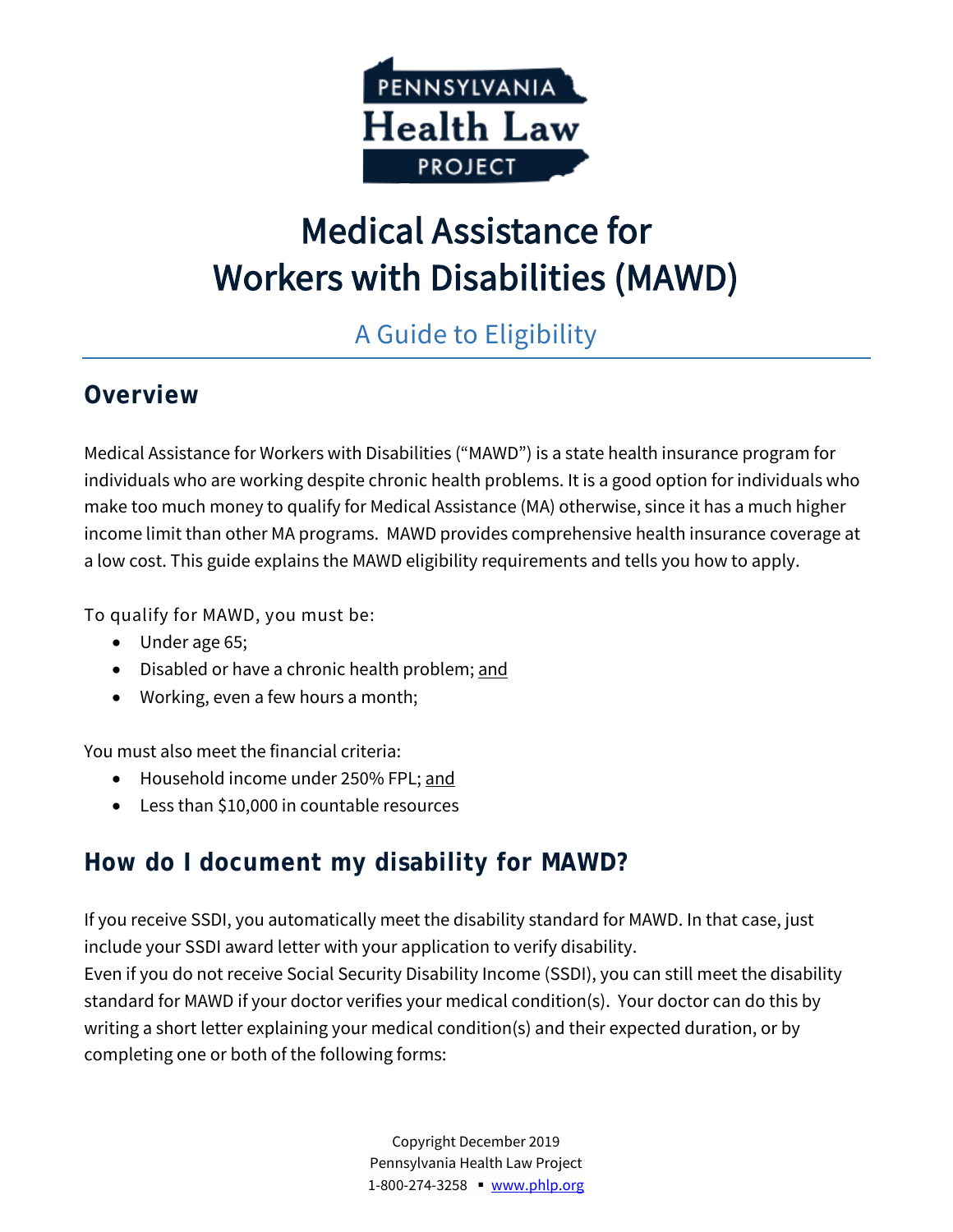- Employability Assessment Form [\(PA 1663\)](http://services.dpw.state.pa.us/oimpolicymanuals/ma/PA_1663_(SG)_(2-10).pdf); or
- Health Sustaining Medication Assessment Form [\(PA 1671\)](http://services.dpw.state.pa.us/oimpolicymanuals/ma/PA_1671-SG.pdf)

Because the disability standard is complicated, you should not try to predict whether your health condition(s) will meet the standard. If you have a long-lasting or chronic health condition, e.g. diabetes or a heart condition, and you meet the other requirements, you should apply for MAWD.

## **What is MAWD's income limit?**

When you apply for MAWD, you must report and verify your income and your spouse's income. The income limit to qualify depends on your household size:

| <b>Household Size</b> | 250% FPL in 2019 (a month) |  |  |
|-----------------------|----------------------------|--|--|
|                       | \$2,603                    |  |  |
|                       | \$3,523                    |  |  |

For MAWD purposes, your household size will either be 1 (if you are not married), or 2 (if you are married.) Children never count in the MAWD household size. [1](#page-1-0)

Not all your household income will count against the monthly limit. For any "unearned" income (e.g. SSDI) the County Assistance Office, in reviewing your application, applies an unearned income deduction<sup>[2](#page-1-1)</sup> which means they do not count the first \$20 of unearned income in a month. For any earned income (i.e. from work), the CAO applies the earned income deductions<sup>[3](#page-1-2)</sup> and:

- $\triangleright$  does not count the first \$65, and
- $\triangleright$  does not count half of the remainder; and
- $\triangleright$  deducts any impairment-related work expenses, or transportation costs.

If you have no unearned income, the CAO must apply the \$20 deduction to your earned income. If you have less than \$20 in unearned income, the CAO must apply the \$20 deduction to unearned income first (leaving you with \$0 unearned income), then they must apply the remainder of the \$20 deduction to your earned income.

> Example - MAWD Income Calculation: Brad receives \$1,100 a month from SSDI and makes \$20 a month babysitting. His wife Angelina makes \$2,065 (gross) a month from work. Applying the earned income disregard, only \$1,000 of Angelina's income counts ( $$2,065 - $65 = $2,000 \div 2 = $1,000$ ) and none of Brad's work income counts

<span id="page-1-0"></span><sup>&</sup>lt;sup>1</sup> Se[e MA Handbook Chapter 360, Appendix A,](http://services.dpw.state.pa.us/oimpolicymanuals/ma/316_MAWD/316_Appendix_A.htm) MAWD Income & Resource Limits

<span id="page-1-1"></span><sup>&</sup>lt;sup>2</sup> See <u>MA Handbook Chapter 360.31</u>, Earned Income Deductions—SSI-Related.<br><sup>3</sup> Se[e MA Handbook Chapter 360.32,](http://services.dpw.state.pa.us/oimpolicymanuals/manuals/bop/ma/Medical_Assistance_Handbook.htm#360_NMP_Deductions/360_3_Deductions%E2%80%94SSI-Related.htm) Unearned Income Deductions—SSI-Related.

<span id="page-1-2"></span>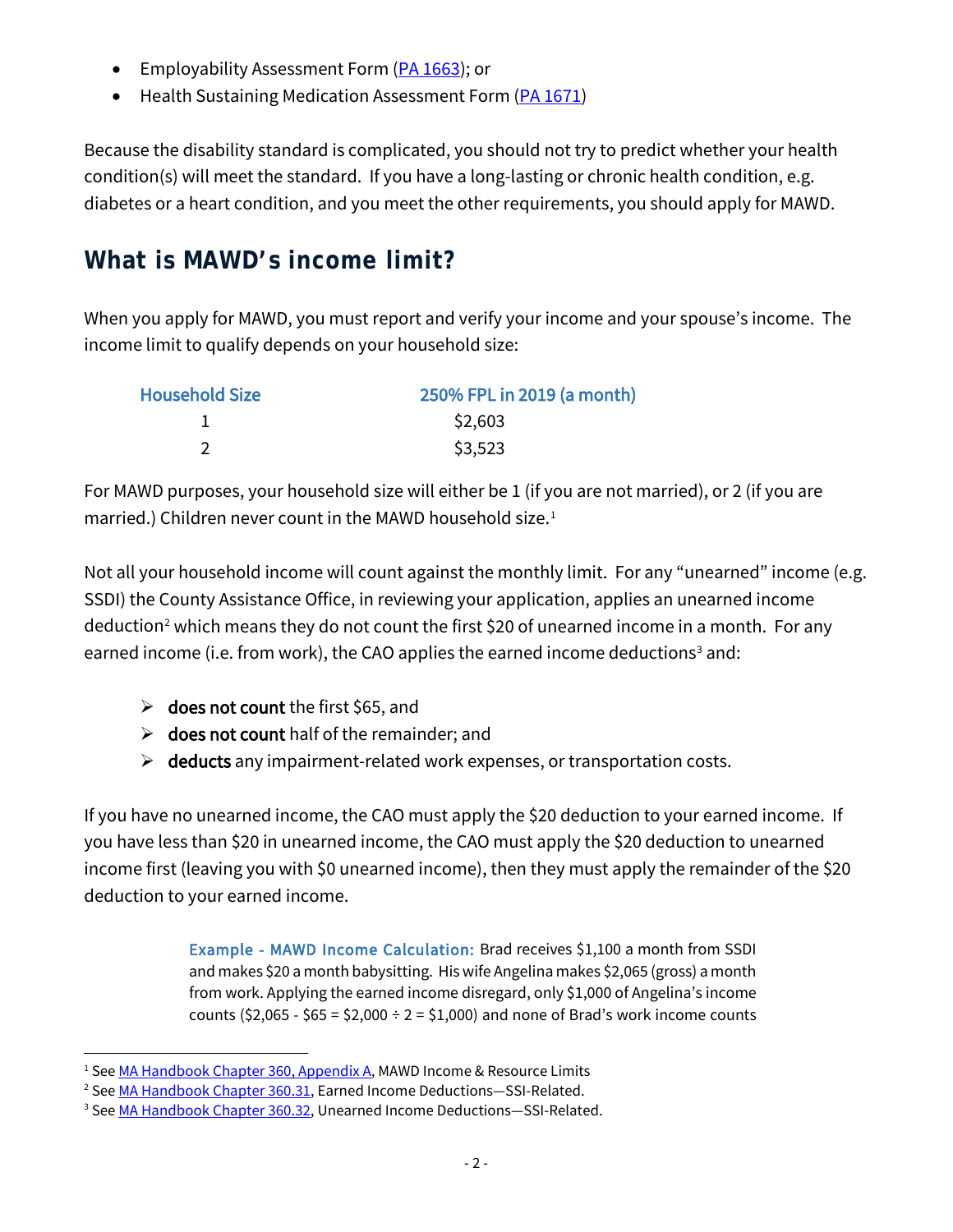(\$20-\$65=\$0). \$1,080 of Brad's SSDI counts after applying the \$20 unearned income disregard  $(51,100 - 520 = 51,080)$ .

Combining Angelina's \$1,000 countable income and Brad's \$1,080 countable unearned income, Brad has a total countable household income of \$2,080 for purposes of MAWD. Since that is under the 2019 \$3,523 monthly limit for a household of 2, he is income eligible for MAWD.

#### **Do I need to work a certain number of hours to qualify?**

No. MAWD requires only that you work each month and get paid for the work. Being paid in cash is fine, and there is no minimum hour requirement. Some examples of jobs that meet the MAWD work requirement include:

- $\triangleright$  babysitting/childcare;
- $\triangleright$  helping a neighbor with yard work or housework; or
- $\triangleright$  cleaning at your local church or community center.<sup>[4](#page-2-0)</sup>

You must submit proof of your job with your MAWD application. If you do not receive paystubs, get a basic letter from the person you work for explaining the work you do, how many hours you work, and how much they pay you. A sample employment verification letter is at the back of this manual.

#### **What if I am self-employed?**

You must provide proof of your self-employment using the MAWD Self-Employment Form [\(PA 1762\)](http://services.dpw.state.pa.us/oimpolicymanuals/ma/PA%201762.pdf) or by submitting other records such as business plans, business records and ledgers; customer lists; proof of taxes paid; and/or a log of hours worked or jobs performed. A sample self-employment job log can be found at the end of this manual.

#### **Can I work if I am getting SSDI?**

Yes, you can work and still get SSDI. If you are on SSDI, you are required to report any earnings to the Social Security Administration (SSA). There are limits on how much money you can make from working and still qualify for SSDI. If you earn less than \$1,220 a month, it should not impact your SSDI. However, if you earn more than \$1,220 a month, consult a lawyer who specializes in SSDI.<sup>[5](#page-2-1)</sup>

#### **Does MAWD have a resource limit?**

<span id="page-2-0"></span><sup>4</sup> Se[e MA Handbook Chapter 316.22,](http://services.dpw.state.pa.us/oimpolicymanuals/ma/316_MAWD/316_02_Deciding_on_Eligibility.htm#316.22_Employment) Examples of Job Situations

<span id="page-2-1"></span><sup>&</sup>lt;sup>5</sup> Se[e MA Handbook Chapter 360, Appendix A,](http://services.dpw.state.pa.us/oimpolicymanuals/ma/316_MAWD/316_Appendix_A.htm) MAWD Income & Resource Limits; Substantial Gainful Activity (SGA)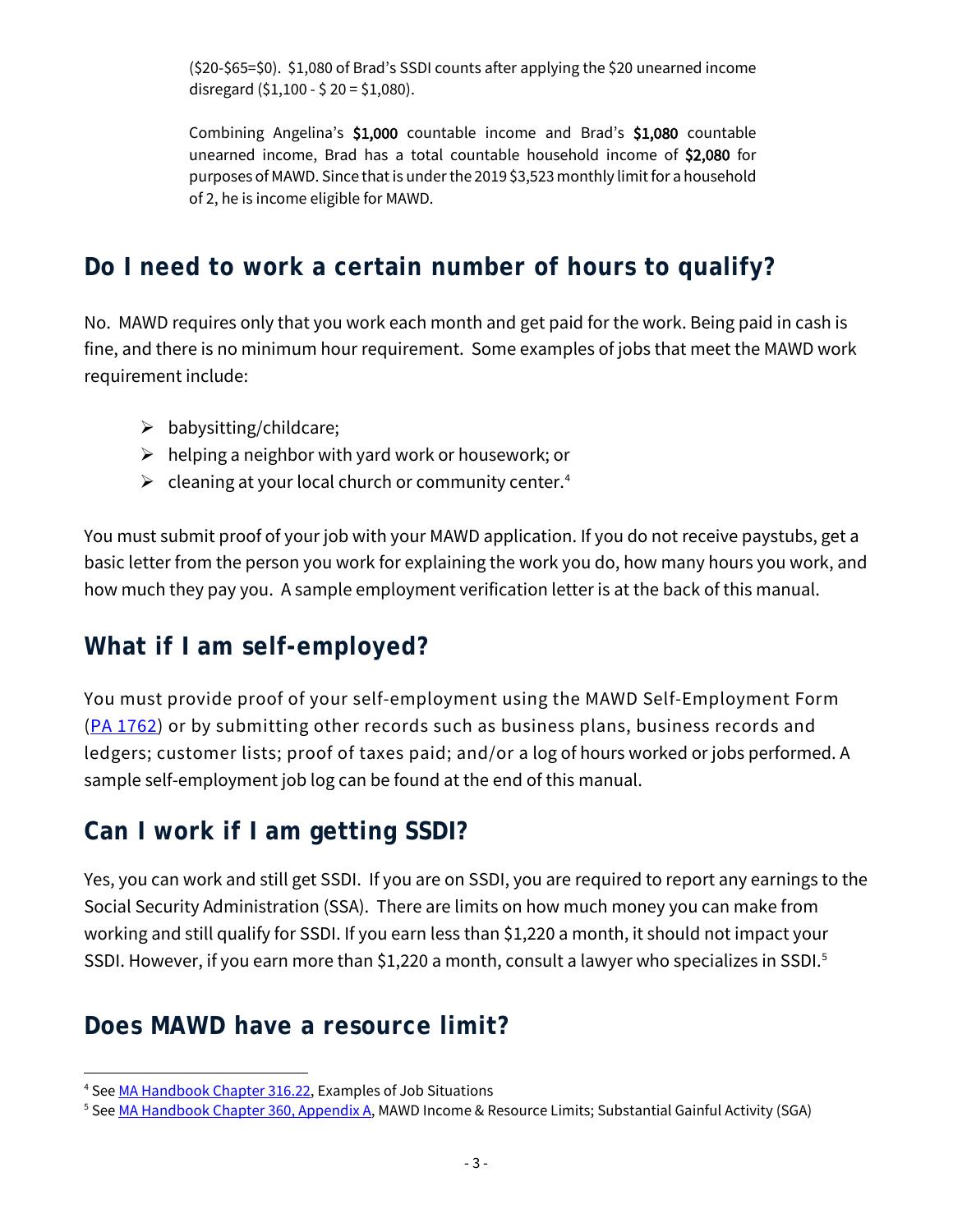Yes. MAWD has a resource limit of \$10,000. "Resources" are things like money in a bank account, cars, retirement accounts like 401ks and IRAs, and properties. Certain resources do not count against the \$10,000 limit, including your home, one vehicle, and personal items such as furniture and clothing. [6](#page-3-0)

## **Do I need to pay a monthly premium for MAWD?**

Yes. To receive MAWD coverage, you must pay a monthly premium amounting to 5% of your income. This is based on your income only; here your spouse's income will not count (even though it counts for eligibility purposes). Further, in calculating the 5% premium, the CAO will apply the income disregards discussed above (on page 2), then your premium will be 5% of that countable income.

> Premium Calculation Example: Brad is on MAWD and receives \$1,100 a month SSDI. Angelina's income does not count towards Brad's premium calculation. Brad's MAWD premium is \$54 a month (\$1,100 - \$20 = \$1,080 x .05 = \$54).

Each month you will receive a MAWD premium statement along with a prepaid return envelope. You can return the premium payment by mail. Beginning in 2019, you can now also choose to pay your MAWD premium online. [7](#page-3-1)

## **How Do I Apply for MAWD?**

You must submit your application to your local County Assistance Office (CAO). Some counties have multiple CAO locations; others have just one office. You can submit your MAWD application using any of the following methods:

- Online: at [www.COMPASS.state.pa.us;](http://www.compass.state.pa.us/)
- By phone: 1-866-550-4355;
- By mail: Submit a paper application [\(PA 600WD\)](https://www.dhs.pa.gov/Services/Assistance/Documents/Benefits%20Applications/PA-600-WD-AS-8-19.pdf) to your local CAO; or
- In person: Visit your local CAO to apply.<sup>[8](#page-3-2)</sup>

Along with your MAWD application, you must submit supporting documents including photo ID, proof of address, proof of income and resources, disability verification, and more. If the CAO needs more documentation to complete your application, they must let you know.

<span id="page-3-0"></span><sup>&</sup>lt;sup>6</sup> See [MA Handbook Chapter 340.82,](http://services.dpw.state.pa.us/oimpolicymanuals/ma/340_Resources/340_8_Resource_Exclusions.htm#340.82_Excluded_Resources_-_SSI-Related) Excluded Resources.

<span id="page-3-1"></span><sup>&</sup>lt;sup>7</sup> To pay your premium online, go to <u>www.humanservices.state.pa.us/MAWDOnlinePayments</u>.<br><sup>8</sup> To find the address for your local County Assistance Office (CAO), visit

<span id="page-3-2"></span>[https://www.dhs.pa.gov/Services/Assistance/Pages/CAO-Contact.aspx.](https://www.dhs.pa.gov/Services/Assistance/Pages/CAO-Contact.aspx)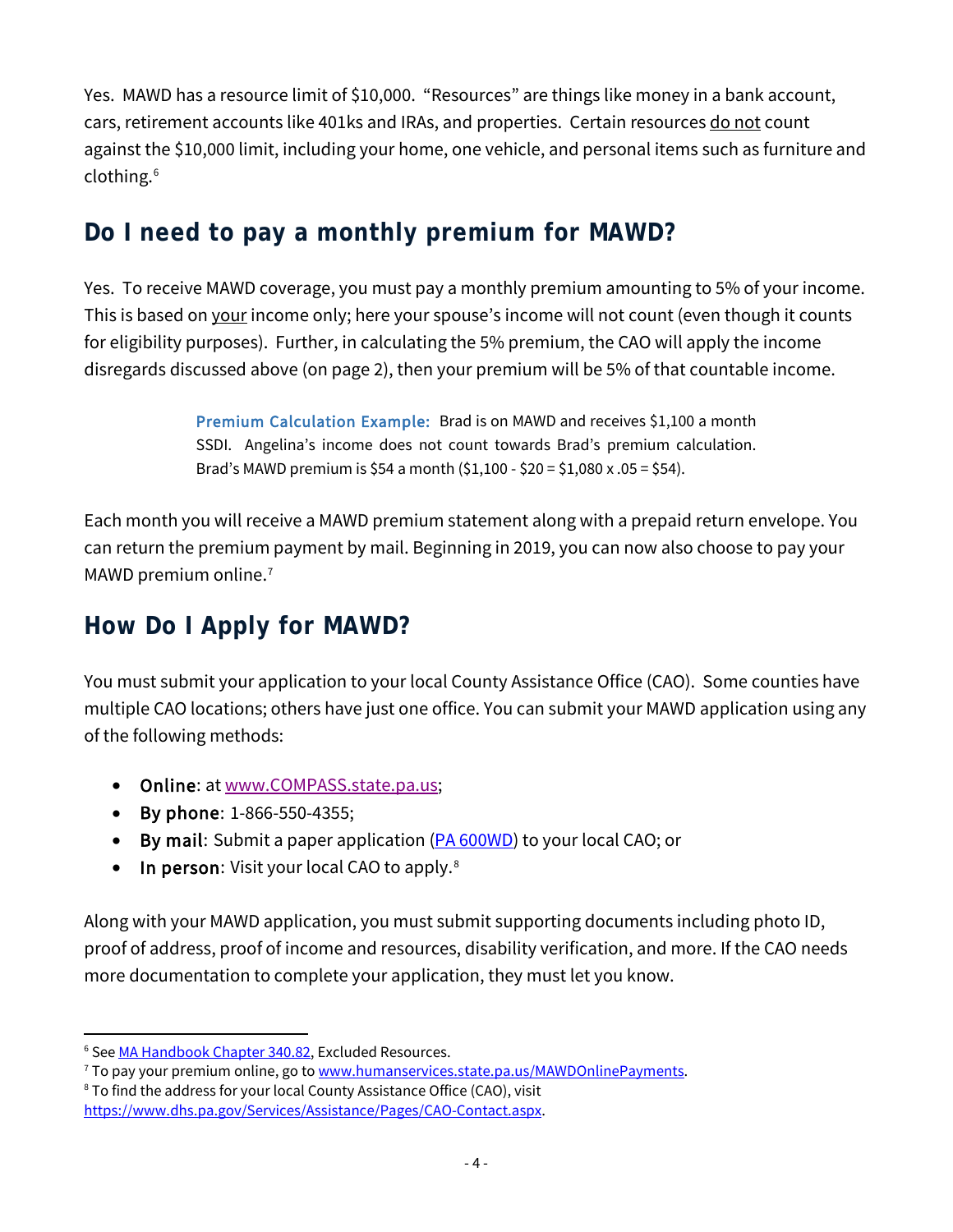### **When does MAWD coverage start?**

On your MAWD application form, you'll be asked to y choose the month you want your MAWD to start—either the month of application, or the month after application. You will need to pay the premium beginning the month MAWD starts.

If you have unpaid medical bills from the three months before you submit your application, you will also be asked about this on the application. If you would like MAWD to be retroactive, you need to show that you qualified for MAWD during those three months prior to application (i.e. you met all eligibility rules including the work requirement). You will need to pay premiums for any prior month(s) of MAWD coverage if you wish to have retroactive MAWD approved.

## **What happens after I apply?**

Your local CAO should tell you in writing whether you qualify for MAWD within 30 days after you submit your completed application. If you are denied, you have the right to file an appeal to challenge the denial. The appeal is known as a "Fair Hearing". Call PHLP's Helpline for assistance if your MAWD application is denied.

## **For More Information**

Contact PHLP's Toll Free Helpline at 1-800-274-3258 or e-mail us at [staff@phlp.org.](mailto:staff@phlp.org)



DISCLAIMER: This publication is intended to provide general legal information, not legal advice. Each person's situation is different. If you have questions about how the law applies to your situation, please consult a lawyer or call PHLP's Helpline at 1-800-274-3258.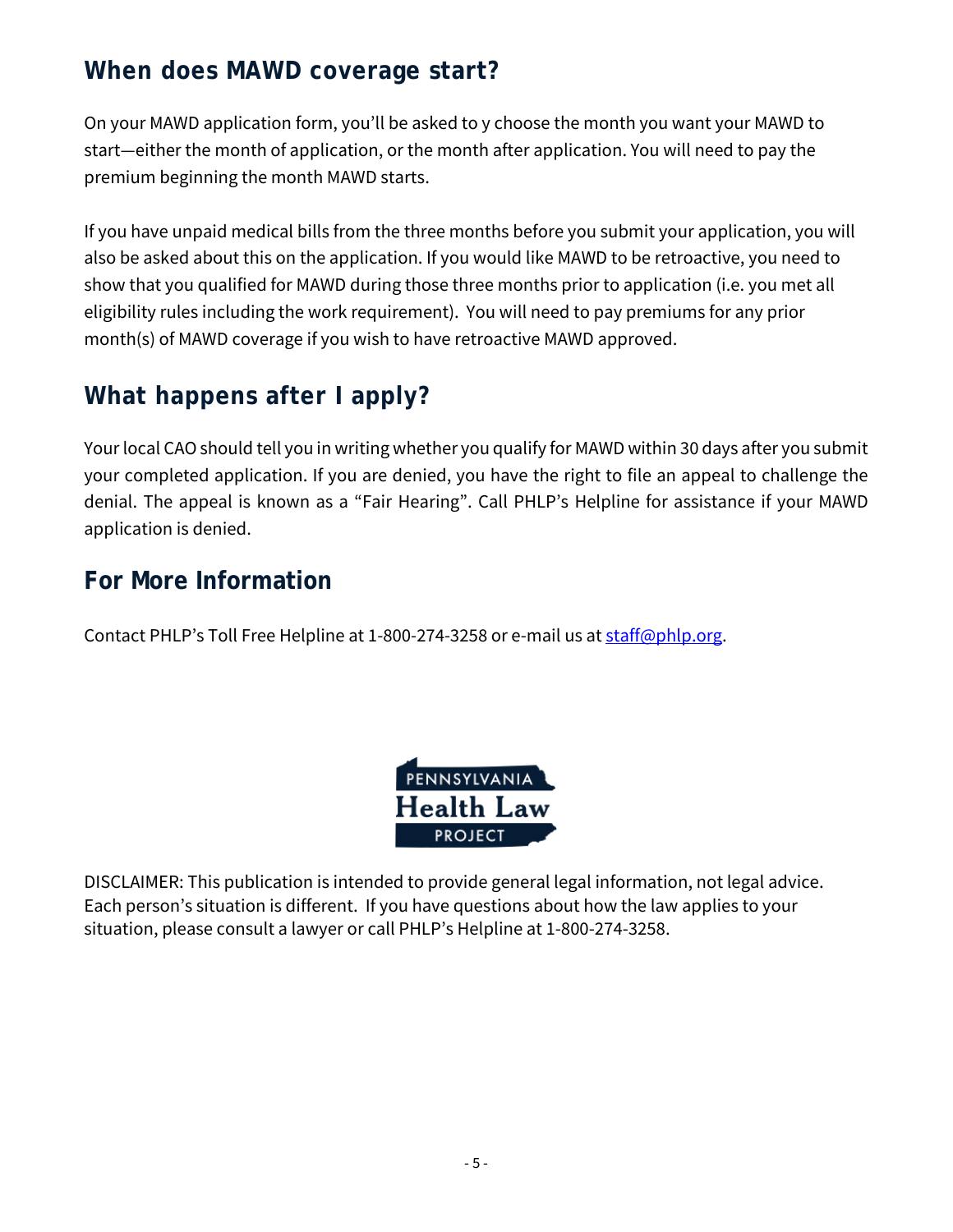#### **Work Verification Letter**

(Today's Date)

\_\_\_\_\_\_\_\_\_\_\_\_\_\_\_\_\_\_\_\_\_\_\_\_\_\_\_\_\_\_

\_\_\_\_\_\_\_\_\_\_\_\_\_\_\_\_\_\_\_\_\_\_\_\_\_\_\_\_\_\_

(Employer name)

\_\_\_\_\_\_\_\_\_\_\_\_\_\_\_\_\_\_\_\_\_\_\_\_\_\_\_\_\_\_ (Street address of employer)

\_\_\_\_\_\_\_\_\_\_\_\_\_\_\_\_\_\_\_\_\_\_\_\_\_\_\_\_\_\_\_\_\_\_\_\_\_\_\_\_\_\_\_\_ (City, state, zip code)

To Whom It May Concern:

|                                                                                                         | (Name of person applying for MAWD) |
|---------------------------------------------------------------------------------------------------------|------------------------------------|
|                                                                                                         |                                    |
|                                                                                                         | (Type of work performed)           |
| They work _______ hours per ____________, and I pay them \$__________ per ____________.<br>(Week/Month) | (hour/month/etc.)                  |
| If you have any questions, feel free to call me at _________________________.                           | (Phone number)                     |
| Sincerely,                                                                                              |                                    |
| (Signature of employer)                                                                                 |                                    |

(Printed name of employer)

\_\_\_\_\_\_\_\_\_\_\_\_\_\_\_\_\_\_\_\_\_\_\_\_\_\_\_\_\_\_\_\_\_\_\_\_